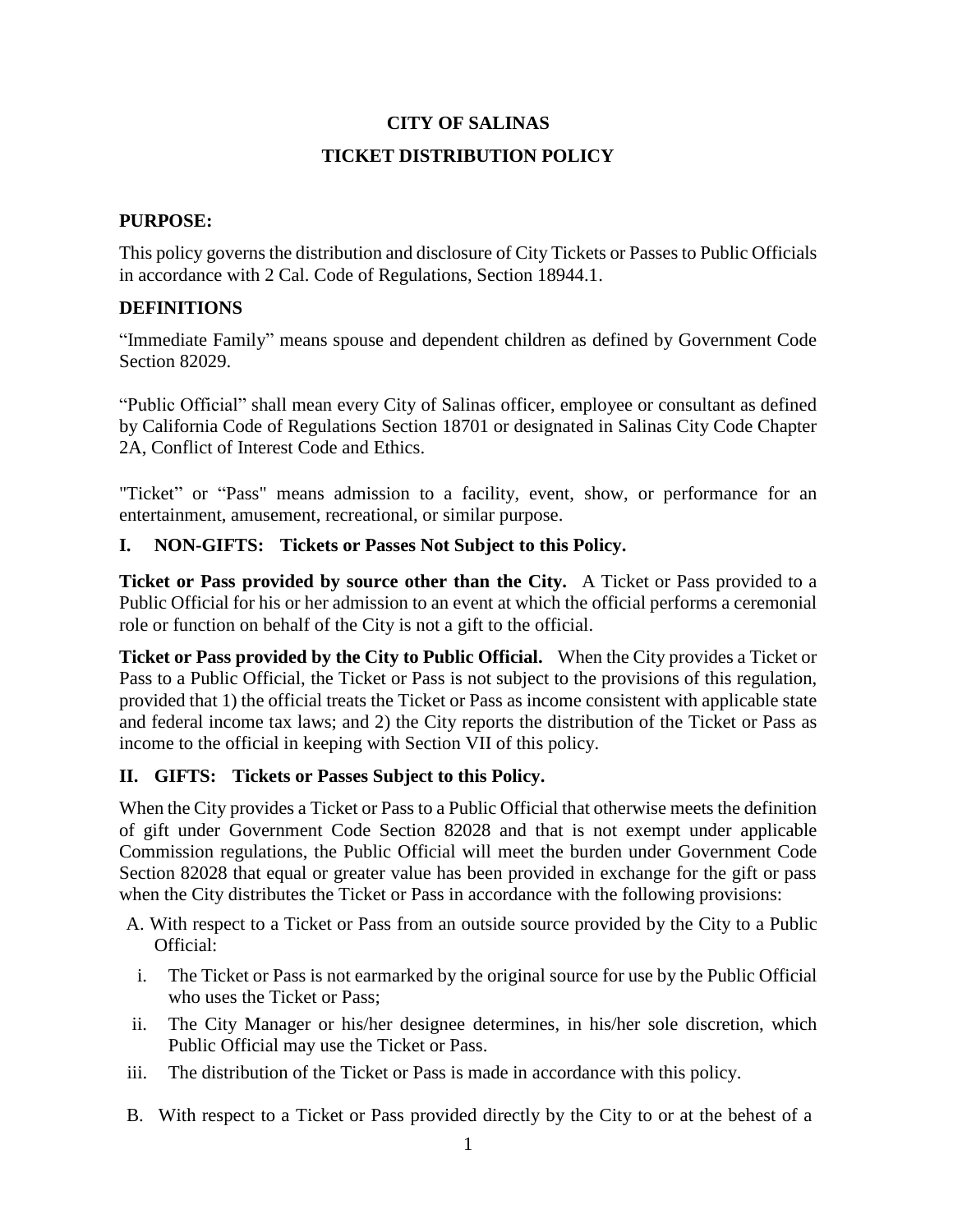Public Official, which Ticket or Pass has been obtained i) pursuant to the terms of a contract for use of public property; ii) because the City controls the event, or; iii) by purchase by the City at fair market value, the distribution of the Ticket or Pass must accomplish a public purpose as set forth in this Policy.

## **III. PUBLIC PURPOSES**

Tickets and Passes distributed pursuant to this Policy shall accomplish a public purpose and shall include:

- a. Promotion of local and regional businesses, economic development and tourism activities within the City, including conventions and conferences
- b. Promotion of City-controlled or sponsored events, activities, or programs
- c. Promotion of community programs and resources available to City residents, including nonprofit organizations and youth programs
- d. Marketing promotions highlighting the achievements of local residents and businesses
- e. Promotion and marketing of private facilities available for City resident use, including charitable and nonprofit facilities
- f. Promotion of public facilities available for City residents and other public uses
- g. Promotion of City growth and development, including economic development and job creation opportunities
- h. Promotion of City landmarks and/or community events
- i. Promotion of special events in accordance with any City contract
- j. Exchange programs with foreign officials and dignitaries
- k. Promotion of City recognition, visibility, and/or profile on a local, state, national or worldwide scale
- l. Promotion of open government by City official appearances, participation and/or availability at business and community events
- m. Employment retention programs
- n. Promotion of civic activities conducted by City residents or non-residents acting in the interest of the Salinas community
- o. Promotion of events and activities supported by the City
- p. Receipt or exchange of information valuable to the City
- q. Promotion of intergovernmental relations
- r. Recognition and promotion of exceptional achievement by Salinas residents and City employees
- s. Enhancement of employee morale
- t. Promotion of volunteerism
- u. Promotion of City services
- v. Promotion of charitable activities
- w. Other public purposes as approved by the City Council

# **IV. TRANSFER OF TICKETS**

Public Officials are prohibited from transferring any Tickets or Passes distributed pursuant to this Policy, except to members of the official's immediate family and solely for their personal use.